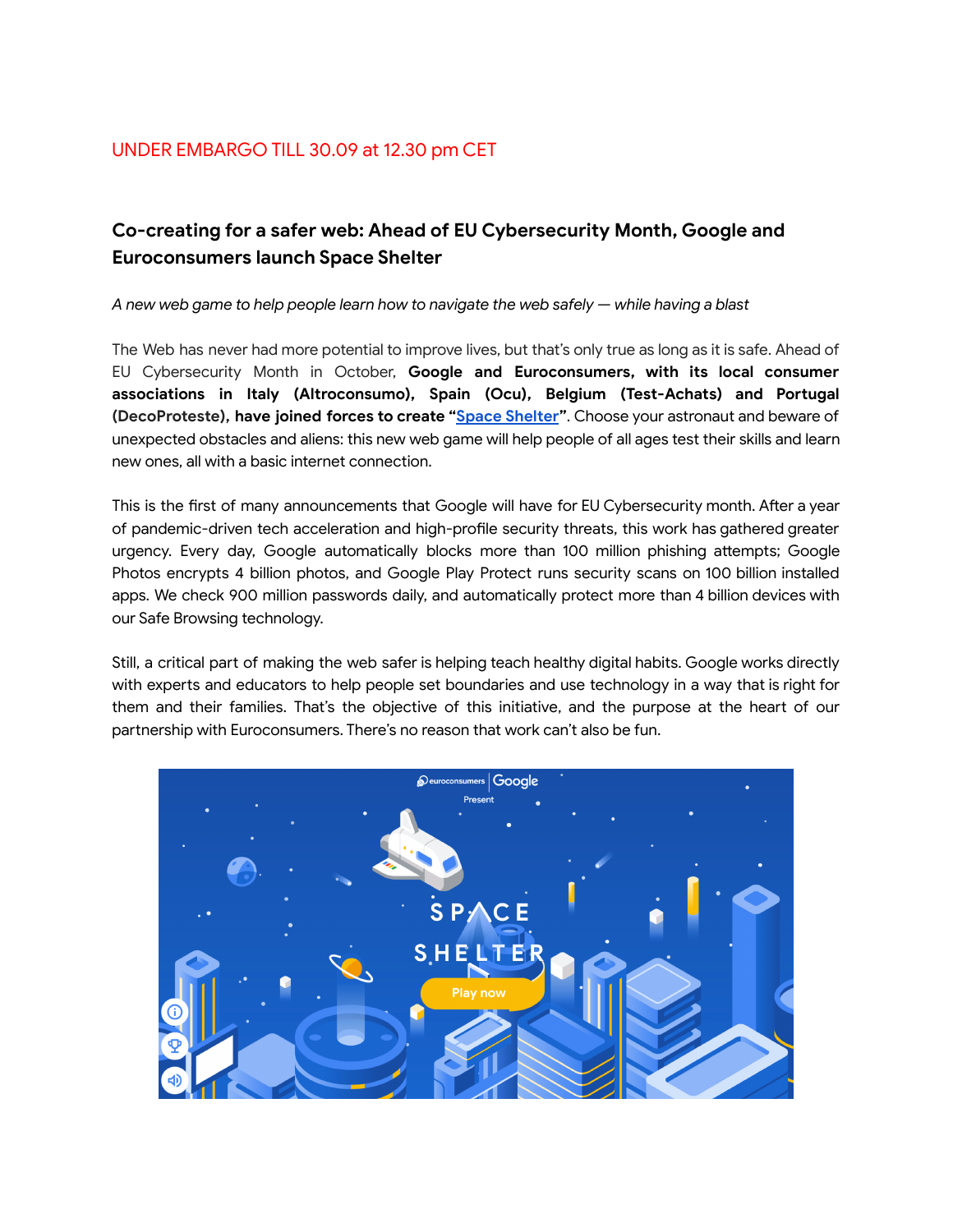## **A virtual trip to outer space**

Who said we can't travel in outer space from home? "Space [Shelter](https://spacesheltergame.withgoogle.com/)" makes learning about online security an adventure, with smooth graphics and a top-level score and sound design. Players will select an avatar by choosing from a set of characters, and then will have to go through a series of five mini-games before ultimately docking at their destination: the Space Shelter. All the while, they'll **uncover the elements that make an internet account safe online, from using a password manager to understanding multi-factor authentication and widely available consumer privacy settings.**

## **Making a difference by playing**

The release of Space Shelter is the start of this partnership, but it's not the end: Google will be making a contribution to support [TechSoup](https://www.techsoup.org/), a non-profit organization that supports nonprofits, charities and libraries by providing access to donations and discounts on software, hardware, and services. TechSoup will run **a series of nine training [sessions](https://page.techsoup.it/en/privacy-security-training-for-non-profits/) on privacy and safety topics to NGOs** in all the countries where this project will launch, with the goal of reaching as many as 3,000 NGOs.

The launch of Space Shelter will also be supported by **12 YouTubers** from the four countries who, like real astronauts, will be receiving a survival kit and training from an authority: Paolo Nespoli, ex astronaut, science communicator and coach. These aspiring safety-nauts will be promoting the game to a wider group of consumers.

*"We are glad to partner with Euroconsumers for a safer web for users. Google believes technology* should improve life, which is why we have worked with experts in civil society and gaming to build a web *game and help make the online universe safer." -* **Karen Massin**, Head of Government Affairs and Public Policy, European Institutions, Google.

*"Space Shelter makes learning about cybersecurity more accessible, even fun,"* said **Marco Scialdone,** Head of Litigation & Academic Outreach at Euroconsumers. *"By raising awareness about cybersecurity, through initiatives such as Space Shelter, customers will feel able to benefit more from the huge opportunities presented by technology."*

Space Shelter is another fruitful product of the strategic partnership between Euroconsumers and Google. The internet offers great potential to improve lives - but only if it is safe to use. This is the reason for which Euroconsumers teamed up with Google to make the internet a more secure place for everyone, with a particular focus on digital well being, family safety, and online privacy. The Euroconsumers and Google partnership intends to accomplish these goals through empowering consumers with knowledge, tools, and programs, such as Space Shelter.

As technology becomes increasingly integral to everything we do, it can sometimes distract us from the things that matter most to us. We are committed to giving everyone the tools they need to develop their own sense of digital wellbeing. This is why we are working hard to bring projects like this one to our Countries.